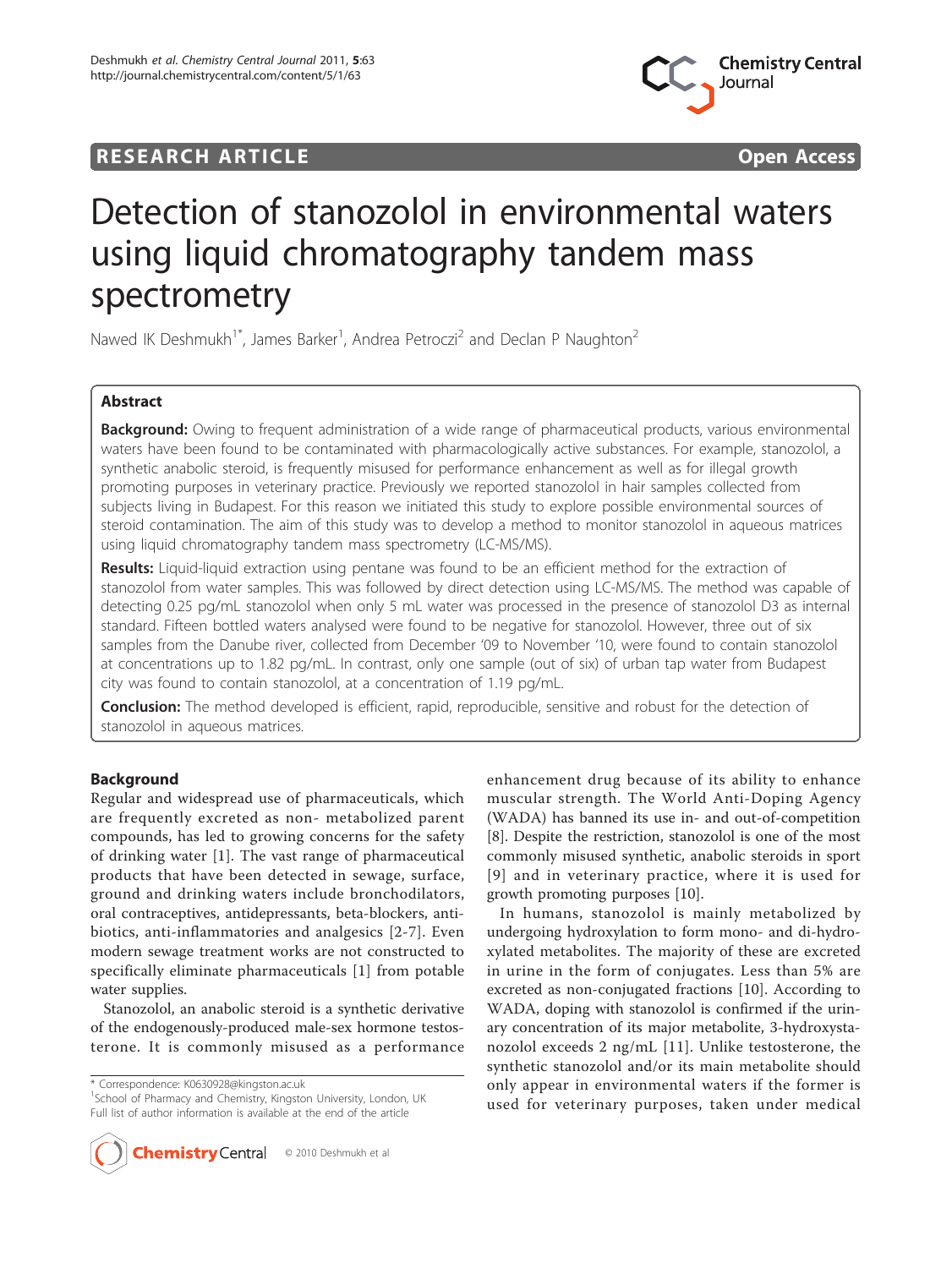supervision or illegally by athletes for performance enhancement or if either one or both of these compounds are accidently discharged into environmental waters. In previous studies, we reported the detection of stanozolol in hair samples collected from subjects living in Budapest [[12,13](#page-6-0)]. For this reason, we initiated this study to explore possible environmental sources of steroid contamination.

The aim of this study was to develop a methodology for the detection of stanozolol in aqueous matrices. To achieve this, liquid - liquid extraction (LLE) was employed for purification and concentration followed by direct determination using LC-MS/MS. Extraction recovery was evaluated for aqueous matrices spiked with stanozolol at pg/mL levels.

# Experimental

## Reagents and chemicals

Stanozolol and stanozolol D3 (internal standard) were obtained from LGC standards (Teddington, London, UK). Pentane, deionised water, formic acid, and acetonitrile were obtained from Sigma Aldrich (Poole, Dorset, UK). All chemicals and reagents were of HPLC grade. Environmental water samples were obtained from Budapest (Hungary) and collected from the River Danube and an urban tap (drinking water) in clean, amber bottles. Water samples were collected periodically from December 2009 to November 2010. Samples from Lake Balaton and spring water (Rózsika forrás, Solymár, near Budapest) were also collected for comparison. Some commonly-consumed, bottled non-carbonated, natural mineral water samples were purchased from local supermarkets. The majority of the analysed, commercially available, bottled natural mineral waters are recognised by the European Union [[14](#page-6-0)]. All water samples were stored at -20°C and protected from light prior to analysis.

#### Extraction procedure

Liquid-liquid extraction (LLE) using pentane was employed for the extraction of stanozolol from water samples. Suspended particles were not filtered from the river water so that the drug adsorbed on them could also be extracted efficiently. A 5 mL aliquot of each water sample was spiked with stanozolol D3 (internal standard, 50  $\mu$ L of 10 ng/mL) [\[13\]](#page-6-0) followed by the addition of 3 mL pentane. The contents were vortex mixed vigorously for 10 seconds followed by centrifugation at  $3500 \times g$  at ambient temperature for 5 minutes. The pentane layer was separated and collected in a silanized glass tube. To ensure good recovery, the extraction procedure was performed twice. Both organic fractions were pooled and dried by evaporation at 45 °C under a gentle stream of nitrogen gas. The dried residue was

then reconstituted with 50 μL acetonitrile. A 5 μL aliquot of the reconstituted solution was injected into the LC-MS/MS system for analysis.

#### Instrumentation

The LC-MS/MS system consisted of an Accela LC system (Thermo Scientific, UK) coupled to a TSQ Quantum triple quadrupole mass spectrometer (Thermo electron, UK) without a flow splitter. The LC system was comprised of a quaternary pump, automatic solvent degasser, column heater and an auto-sampler equipped with tray chiller. Chromatographic separation was obtained on an Agilent Zorbax SB-C18 column (2.1 mm  $\times$  50 mm, 1.8 µm) maintained at 60 °C. Water and acetonitrile both containing 0.1% formic acid were used as mobile phase solvents. The total flow rate through the column was 100 μL/minute. The gradient flow composition is shown in Table 1.

The mass spectrometer was equipped with an electrospray ionization (ESI) source operated in positive ion mode. The capillary temperature was maintained at 350 °C. An ion spray voltage of 4000 V was essential for optimum ionization of stanozolol and stanozolol D3 (internal standard). The protonated molecules,  $[M+H]$ <sup>+</sup>, of stanozolol ( $m/z$  329.2) and stanozolol D3 ( $m/z$  332.2), were used as precursor ions for collision induced dissociation (CID) for MS-MS analysis. Selective reaction monitoring (SRM) was used to monitor the precursor ions and diagnostic product ions for unambiguous quantification of stanozolol. The collision energies and SRM,  $m/z$  transitions for stanozolol and internal standard (I.S.) are shown in Table [2.](#page-2-0)

The Thermo Scientific Xcalibur software (version 2.1) was used to control the LC system and mass spectrometer. Data analysis and assay performance was also evaluated using the same software. The performance of the analytical method was validated for the following set of parameters: linearity, specificity, accuracy, lower limit of detection (LLOD), lower limit of quantification (LLOQ), inter-day precision and intra-day precision. Calibration samples and quality control samples at low, medium and high concentration levels were prepared by fortifying 5 mL HPLC grade water with known concentrations of stanozolol and I.S. followed by LLE and LC-

| Table 1 LC mobile phase gradient composition |  |
|----------------------------------------------|--|
|----------------------------------------------|--|

| LC run time<br>(minutes) | 0.1% Formic acid in<br>acetonitrile (%) | 0.1% Formic acid in<br>water $(\% )$ |
|--------------------------|-----------------------------------------|--------------------------------------|
|                          | 50                                      | 50                                   |
| 4                        | 100                                     |                                      |
| 6.5                      | 100                                     |                                      |
|                          | 50                                      | 50                                   |
| 10                       | 50                                      | 50                                   |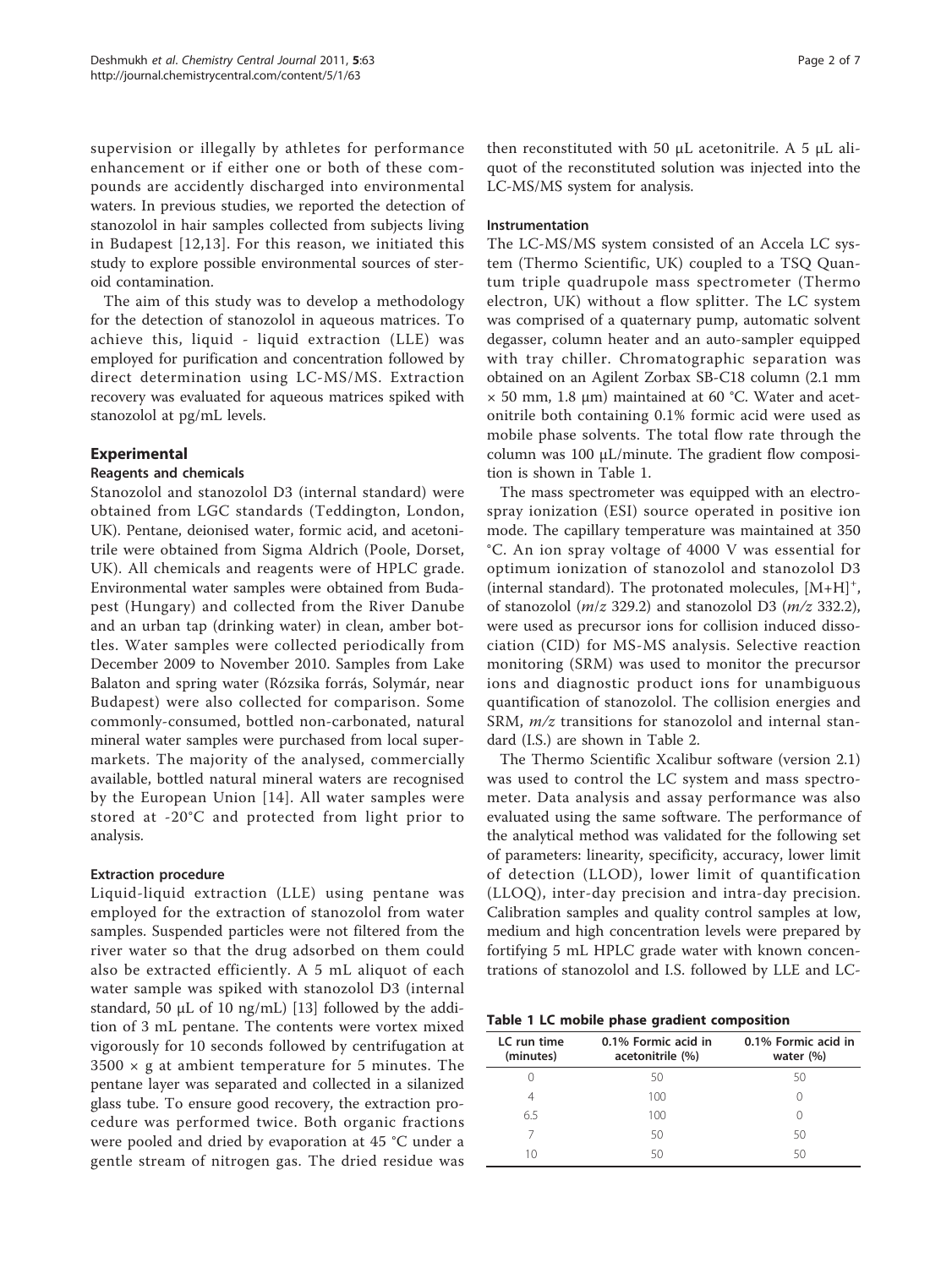<span id="page-2-0"></span>Table 2 Retention times, SRM transitions and collision energies of stanozolol and stanozolol D3 (internal standard)

| <b>Analytes</b> | <b>Retention</b><br>time (min) | Transition (m/z)          | Collision<br>energy (eV) |
|-----------------|--------------------------------|---------------------------|--------------------------|
| Stanozolol      | 358                            | $329.2 \rightarrow 81.2$  | 42                       |
|                 |                                | $329.2 \rightarrow 121.2$ | 50                       |
| Stanozolol D3   | 356                            | $332.2 \rightarrow 81.2$  | 47                       |

MS/MS analysis. The analyte-to-internal standard ratio was calculated by dividing the area of analyte peak by the area of the I.S. peak.

A calibration curve was constructed by plotting the analyte-to-internal standard ratio versus the known concentration of stanozolol in each sample. Linear regression analysis using the least squares method was employed to evaluate the calibration curve of analyte as a function of its concentrations in water samples. The LLOQ or lowest point on the calibration curve was defined as the lowest concentration of analyte which could be quantified with a precision < 20% (CV). To determine the lower limit of detection (LLOD), a number of serial 1:2 dilutions were made from the low standard (LLOQ). The lowest concentration which gave a response equivalent to three times the background noise was considered as the LLOD. The accuracy and intraday precision was assessed by injecting QC samples in replicates at 3 different concentrations. This was repeated on three consecutive days to evaluate the interday precision of the assay. The average extraction recovery for the analyte was determined by comparing the analyte to internal standard peak area ratio obtained after extracting negative control water samples fortified with stanozolol at a final concentration of 2 pg/mL in presence of I.S with the un-extracted standard working solutions at the same concentrations. The matrix effects were assessed by comparing the responses of analyte and I.S. obtained from the extracted blank water samples (HPLC grade, tap water and river water) spiked with known concentrations of stanozolol and stanozolol D3 after extraction to those obtained from neat standard solution at the same final concentrations. Validation results are shown in Table 3.

### Results and discussion Method validation

Stanozolol was unambiguously analysed on the basis of its SRM transition and retention time (Figures [1](#page-3-0) and [2](#page-4-0)) via the method proposed and validated herein. Regression analysis indicated that the assay showed excellent linearity within the quantification range of 0.5 to 200 pg/mL water for stanozolol. The LLOQ for stanozolol was found to be 0.5 pg/mL. The correlation coefficients were found to be greater than 0.996 during the method validation procedure. Under the optimized LC-MS/MS conditions, the assay was capable of detecting (LLOD) stanozolol, without any interference, at a concentration as low as 0.25 pg/mL water when 5 mL water was processed. The analytical characteristics of this method including accuracy, linearity, LLOD, LLOQ, inter-day precision, intra-day precision and extraction recoveries from HPLC grade, river and tap water are summarized in Table 3. The relative standard deviation (RSD) was used to assess method precision and it indicated good reproducibility.

Matrix effects in river water led to a reduction in peak areas of stanozolol and stanozolol D3 by 22.3% and 18.4%, respectively. Comparatively, tap water and HPLC water showed lesser matrix effects. The reduction in peak areas was possibly attributed to ion suppression in the ESI source. However, after internal standard correction, the matrix effects in all three types of water samples were comparable and in the range 95.4-97.3% as shown in Table [4](#page-4-0). Thus, stanozolol D3 was used as an internal standard to: i) compensate for matrix induced changes in ionization of analyte, ii) correct any loss of analyte during sample preparation, iii) compensate for any variations in the instrument response from injection to injection. The absolute extraction recoveries (with I.S. correction) in three water types; namely HPLC grade water, Danube river water and tap water were in the range 95.3% to 98.4%. The relative extraction recoveries (with I.S. correction) in all three water types were found to be in the range 94.2 to 95.5% for stanozolol as shown in Table [5.](#page-4-0) This indicated that the method is capable of detecting stanozolol in different types of aqueous matrix when only 5 mL water was processed. The analytical prerequisites for efficient detection of stanozolol at low

| Table 3 Summary of assay validation results for stanozolol |  |  |  |
|------------------------------------------------------------|--|--|--|
|------------------------------------------------------------|--|--|--|

| Analytes   | Linear range<br>(pq/mL) | Concentration<br>(pq/mL) | Precision RSD (%)           |                                | Accuracy (%) |  |  |
|------------|-------------------------|--------------------------|-----------------------------|--------------------------------|--------------|--|--|
|            |                         |                          | Intraday<br>$N = 6 + 6 + 6$ | Interday<br>$N = 18 + 18 + 18$ |              |  |  |
| Stanozolol | 0.5 to 200              |                          | 8.5                         | 7.4                            | 91.7         |  |  |
|            |                         | 16                       | 3.7                         | 8.8                            | 100          |  |  |
|            |                         | 100                      | 6.1                         | 7.4                            | 106.6        |  |  |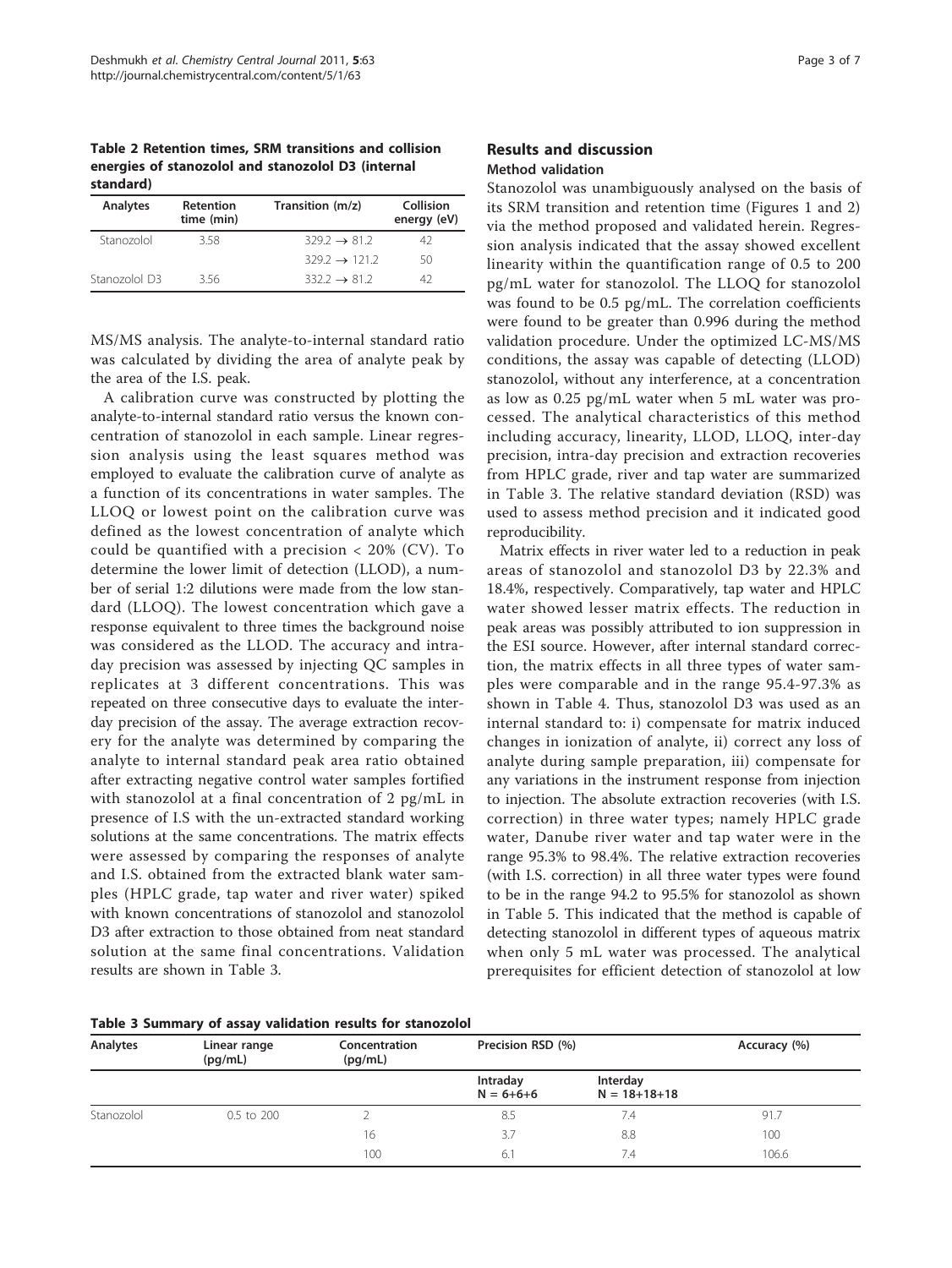<span id="page-3-0"></span>100

80

60

40

20

**Relative Abundance** 





levels in aqueous matrix were, purification of water samples using liquid-liquid extraction in presence of a deuterated internal standard followed by injecting only 5 μL aliquot through the column combined with the optimized LC-MS/MS conditions employed for analysis.

Gas chromatography mass spectrometry (GC-MS) and high performance liquid chromatography (HPLC) coupled to fluorescence and UV detectors have been commonly employed to analyse steroids [\[15](#page-6-0)]. However, HPLC coupled to fluorescence detection involves laborious sample preparation steps and GC-MS requires a complicated sample derivatization step which makes the method more time consuming and expensive [[15](#page-6-0),[16\]](#page-6-0). Hence, use of LC-MS/MS for analyzing steroids is a feasible approach as the sample preparation step involved is facile, economical and does not require any additional derivatization step. Compared to previous methods for detecting steroids in environmental waters [[15](#page-6-0),[17](#page-6-0)-[19](#page-6-0)], the major advantage of our method is that less volume (only 5 mL, opposed to up to 1000 mL) of water sample is required for analysis. Another advantage includes the use of liquid-liquid extraction for purification of water samples, which is less time consuming and more economical in comparison to the solid phase extraction processes employed in previous studies [\[15,17-20](#page-6-0)].

#### Water analyses results

No stanozolol was detected in any of the fifteen bottled waters investigated. In three out of six samples from the Danube river, collected since December '09, stanozolol was detected with levels up to 1.82 pg/mL. In contrast, only one sample of urban tap drinking water from Budapest city was found to contain stanozolol at a concentration of 1.19 pg/mL. The results for stanozolol analysis in different water samples are shown in Table [6](#page-5-0).

The possible sources of stanozolol entering the river are unknown, but may be from human or animal consumption and excretion of un-metabolized drug or due to accidental discharge of the parent compound. It should be noted that stanozolol was only found once in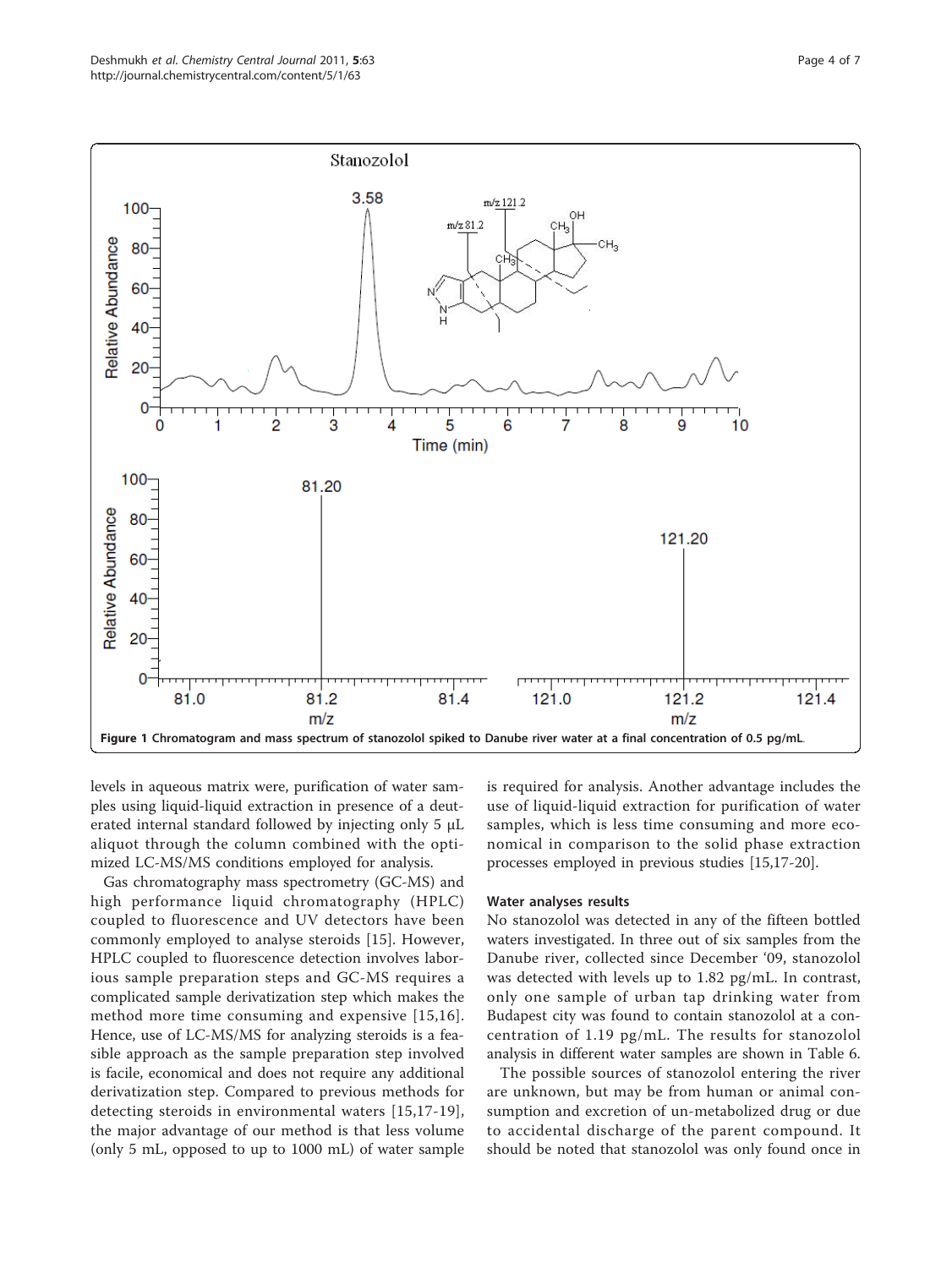<span id="page-4-0"></span>

tap water and that this level does not present a threat to health based on recommended intake levels. Water samples from river and tap were collected periodically until November and stanozolol concentrations were found to be reducing over time as shown in Table 5. The possible reasons for a gradual reduction in concentration could

| Table 4 Matrix effect results for stanozolol and |                                                        |
|--------------------------------------------------|--------------------------------------------------------|
|                                                  | stanozolol D3 in HPLC water, tap water and river water |

| <b>Matrix</b>         | $ME1$ (%)     |                                 | $ME2$ (%) |
|-----------------------|---------------|---------------------------------|-----------|
|                       |               | Stanozolol Stanozolol D3 (I.S.) |           |
| HPLC water $(N = 6)$  | 95.9          | 98.7                            | 97.3      |
| Tap water $(N = 6)$   | 88.8          | 92.3                            | 962       |
| River water $(N = 6)$ | $\frac{1}{1}$ | 816                             | 954       |

 $ME<sup>1</sup>$  is matrix effect expressed as the ratio of mean peak area of analyte spiked postextraction to the mean peak area of the same analyte standard multiplied by 100. A value less than 100 indicates ion suppression. ME2 is matrix effect corrected with internal standard.

be due to: i) variations in rates of contamination, ii) dilution of river water due to rise in water levels, (see Additional file [1\)](#page-5-0), iii) degradation of the steroid in the river water due to other constituents in the river or photolysis, or deposition in the sediment.

The pH values of all the river and tap water samples collected were found to be in the neutral range. The pH

| Table 5 Extraction recovery of stanozolol (I.S. corrected) |  |  |
|------------------------------------------------------------|--|--|
| at 2 pg/mL                                                 |  |  |

| <b>Matrix</b>           | Absolute extraction<br>recovery (%) | <b>Relative extraction</b><br>recovery (%) |
|-------------------------|-------------------------------------|--------------------------------------------|
| HPLC water (N<br>$= 6$  | 97.2                                | 95.5                                       |
| Tap water (N<br>$= 6$   | 98.4                                | 94.5                                       |
| River water (N<br>$= 6$ | 95.3                                | 94.2                                       |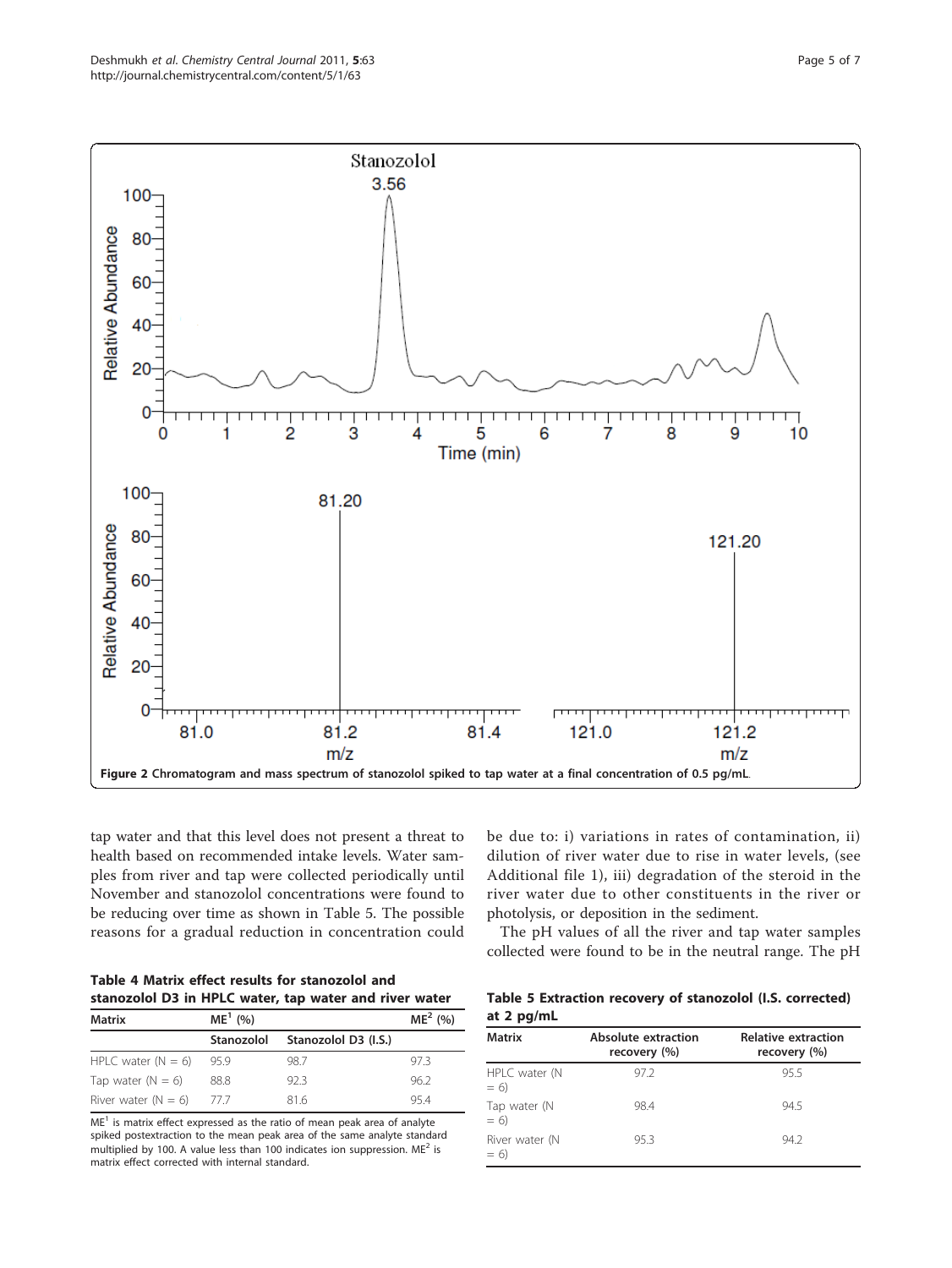| Environmental water sample (N<br>$= 3)$ | Average concentration pg/mL       |                                |                               |                                    |                                  |                                   |
|-----------------------------------------|-----------------------------------|--------------------------------|-------------------------------|------------------------------------|----------------------------------|-----------------------------------|
|                                         | 31 <sup>st</sup> December<br>2009 | 18 <sup>th</sup> April<br>2010 | 21 <sup>th</sup> July<br>2010 | 01 <sup>st</sup> September<br>2010 | 24 <sup>th</sup> October<br>2010 | 05 <sup>th</sup> November<br>2010 |
|                                         |                                   |                                |                               |                                    |                                  |                                   |
| River Danube                            | $1.82 \pm 0.19$                   | $0.71 \pm 0.06$                | $0.54 + 0.03$                 | ND.                                | <b>ND</b>                        | <b>ND</b>                         |
| <b>Budapest Tap</b>                     | $1.19 \pm 0.03$                   | 0.31 (BLQ)                     | <b>ND</b>                     | <b>ND</b>                          | <b>ND</b>                        | <b>ND</b>                         |
| Lake Balaton                            | $\overline{\phantom{a}}$          | <b>ND</b>                      | $\overline{\phantom{a}}$      | $\sim$                             | $\sim$                           | -                                 |
| Spring 'Rózsika'                        | $\overline{\phantom{a}}$          | <b>ND</b>                      | $\overline{\phantom{a}}$      | $\sim$                             | $\,$                             | $\sim$                            |

<span id="page-5-0"></span>Table 6 Determination of stanozolol in environmental and domestic water samples

BLQ means below limit of quantification

ND means not detectable

values of bottled water analysed are summarized in Additional file 2. Stanozolol being basic in nature due to the presence of a pyrozole ring is found to be stable in neutral to slightly basic pH. Further investigation needs to be carried out for determining the source of stanozolol and reasons for gradual decrease in its concentration.

In recent years, numerous reports on steroids found in environmental waters have appeared. Stanozolol has been detected (qualitatively) in sludge samples collected from Huiyang and Meihu waste water treatment plants [[17\]](#page-6-0). Chang et al. have also reported the presence of stanozolol in Beijing influent waste water at a concentration of ca. 0.54 pg/mL [[18\]](#page-6-0). Recently, Tölgyesi et al. have reported the presence of the steroids cortisol, dexamethasone, flumethasone, prednisolone and epitestosterone in Danube river water [[15](#page-6-0)], but their selection of analytes did not include stanozolol.

Our results indicate that stanozolol was present in the River Danube and Budapest tap water in the month of December 2009, when the water level in the river was low (Additional file 2). The National Health Service (NHS) recommends a minimum water intake of 1.2 litres every day [[21\]](#page-6-0). Hence, individuals drinking stanozolol contaminated urban tap water (1.19 pg/mL) will involuntarily consume approximately 1.43 ng stanozolol per day. Since the effective doses of stanozolol for men and women are 50-100 mgs/day and 2.5-10 mgs/day respectively [[22](#page-6-0)], such low levels detected in drinking water may not cause significant harm to the general public, especially as they were found only at one time point. In addition, a new biological sewage treatment plant opened in July 2010 in Budapest in order to treat most of the water supplied to the city (in contrast to only 30-40% water being treated in the past). This major environmental protection investment will potentially contribute to a further decrease in levels of stanozolol compared to those we previously observed. Future studies, sampling from various river and tap water sites should, in due course, be able to provide evidence for this.

# Conclusions

In conclusion, a rapid, highly sensitive, robust and reproducible method has been developed to detect stanozolol in different types of water samples. The assay is capable of detecting stanozolol at a concentration as low as 0.25 pg/mL water when only 5 mL water is processed. The performance of this method gives acceptable relative recoveries for stanozolol river and tap water samples. The method can be extended to detect other chemicals and pharmaceutical drugs which may be hazardous to human health and environment.

#### Additional material

[Additional file 1: D](http://www.biomedcentral.com/content/supplementary/1752-153X-5-63-S1.DOC)anube water level. The supporting document reports the water level, volume, and temperature of River Danube from December 2009 to November 2010.

[Additional file 2: D](http://www.biomedcentral.com/content/supplementary/1752-153X-5-63-S2.DOC)etails of bottled drinking water analysed. The supporting document reports the pH, EU recognition and origin of the bottled natural mineral water analysed.

#### Acknowledgements

The authors thank Julian Swinden and Iltaf Shah for technical advice and help; IP and FP for sample collection. The photos were taken by FP and ZsB.

#### Author details

<sup>1</sup>School of Pharmacy and Chemistry, Kingston University, London, UK. 2 School of Life Sciences, Kingston University, London, UK.

#### Authors' contributions

DPN initiated and all authors designed the study. The extraction and method developments were conducted by NIKD who prepared the draft paper. All authors contributed to data analyses and to finalizing the manuscript. All authors have read and approved the final version.

#### Competing interests

The authors declare that they have no competing interests.

Received: 17 June 2011 Accepted: 14 October 2011 Published: 14 October 2011

#### References

1. Rodriguez-Mozaz S, Weinberg S: [Meeting report: pharmaceuticals in](http://www.ncbi.nlm.nih.gov/pubmed/20363686?dopt=Abstract) water-[An interdisciplinary approach to a public health challenge.](http://www.ncbi.nlm.nih.gov/pubmed/20363686?dopt=Abstract) Environ Health Perspect 2010, 118(7):1010-1020.